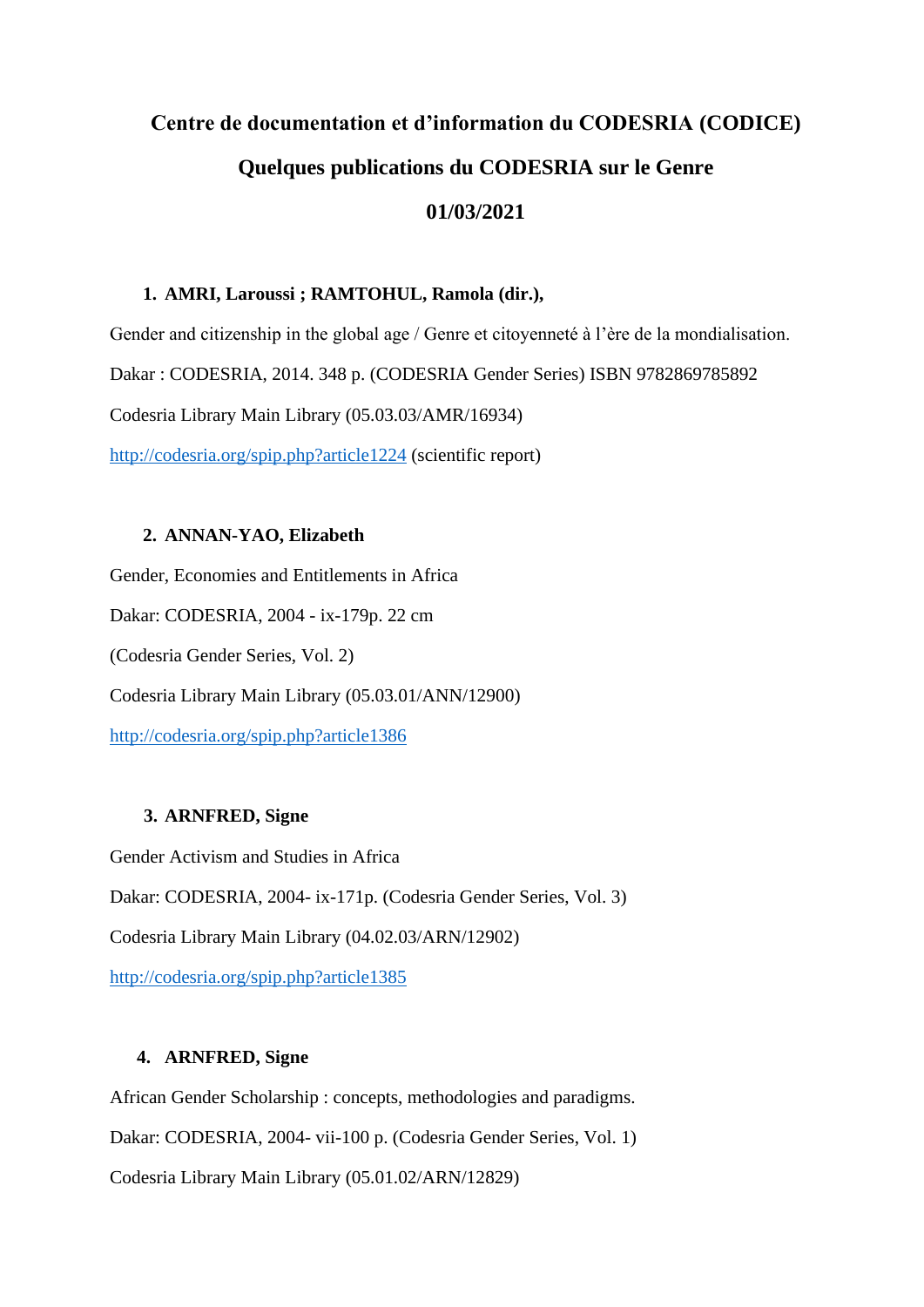# **5. DIALMY, Abdessamad**

Vers une nouvelle masculinité au Maroc

Dakar: CODESRIA, 2009- xi-112p. 24 cm

Codesria Library Main Library (14.02.03/DIA/14489)

<http://codesria.org/spip.php?article1304>

# **6. IMAM, Ayesha**

Engendering African Social Sciences

Dakar: CODESRIA, 1997- 470p.

Codesria Library Main Library (14.02.03/IMA/10258)

# **7. IMAM, Ayesha M.**

Sexe, genre et société : engendrer les sciences sociales africaines

Dakar: CODESRIA, 2004- 461p.

Codesria Library Main Library (14.02.03/IMA/12823)

# **8. IMAM, Ayesha M.**

Gender Analysis and African Social Sciences in the 1990s

*Africa Development / Afrique et Développement*, Vol. 15, No. 3/4, Proceedings of the Sixth General Assembly of CODESRIA / Actes de la Sixième Assemblée générale du CODESRIA (1990), pp. 241-257

# **9. KITETU, Catherine Wawasi**

Gender, Science and Technology: Perspectives from Africa

Dakar: CODESRIA, 2008- 177 p. (Codesria Gender Series, Vol. 6)

Codesria Library Main Library (05.03.03/KIT/14189)

<http://codesria.org/spip.php?article1382>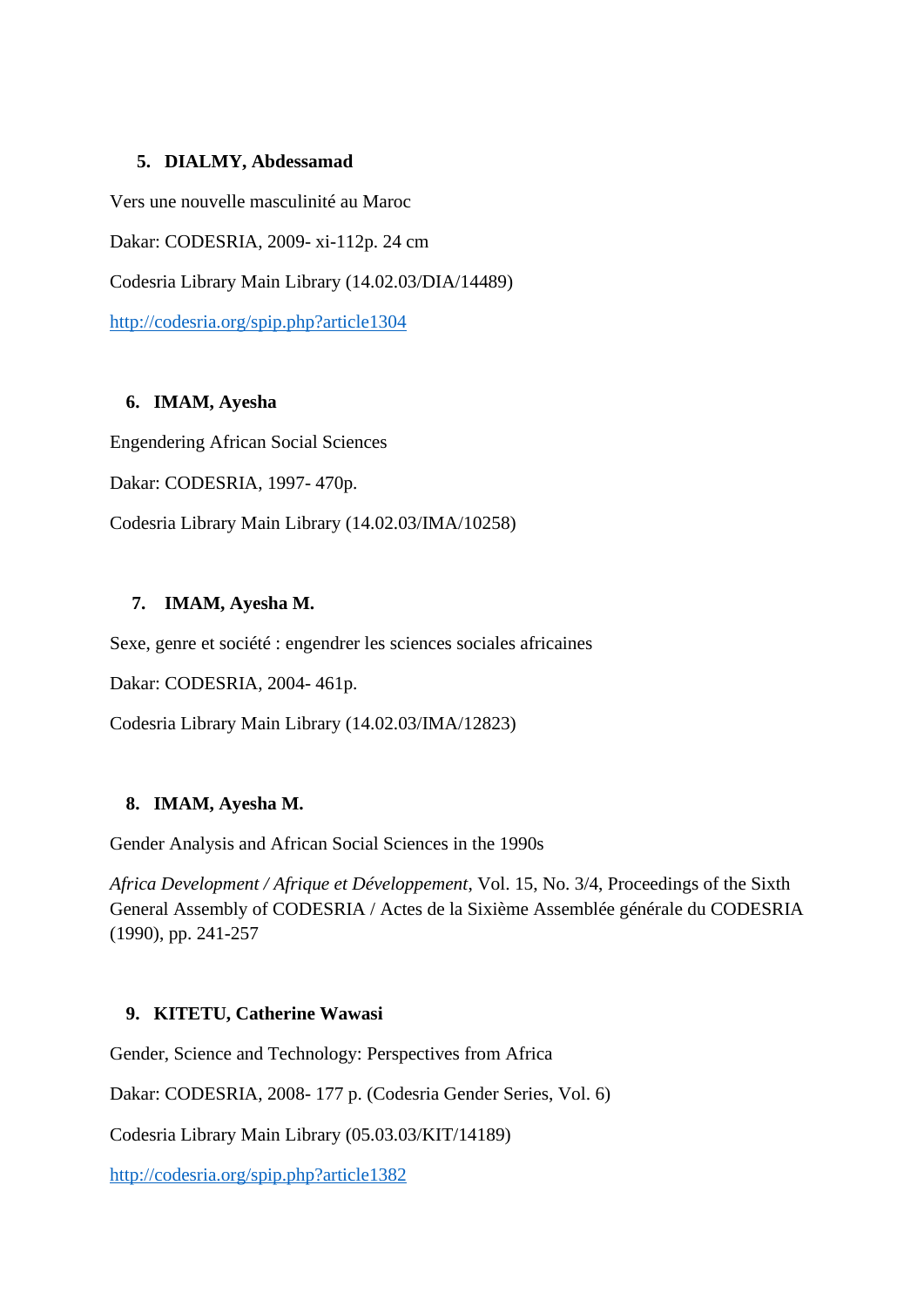#### **10. LACHHEB, Monia**

Genre et sport en Afrique : entre pratiques et politiques publiques Dakar: CODESRIA, 2010- vii-95p. (Série de livres du CODESRIA) Codesria Library Main Library (13.08.01/LAC/14907) <http://codesria.org/spip.php?article1294>

#### **11. LE ROUX, Elizabeth**

Gender, Literature and Religion in Africa Dakar: CODESRIA, 2005- vii-92p. (Codesria Gender Series, Vol. 5) Codesria Library Main Library (05.03.03/LER/12946) <http://codesria.org/spip.php?article1384>

### **12. MAMA, Amina**

Women's Studies and Studies of Women in Africa during the 1990s

Dakar: CODESRIA, 1996 - 96p.

Codesria Library Main Library (14.02.03/MAM/9848)

#### **13. MKANDAWIRE, Thandika**

African Intellectuals : Rethinking Politics, Language, Gender and Development.

Dakar: CODESRIA, 2005- 248p.

Codesria Library Main Library (05.03.05/MKA/12942)

#### **14. MBOW, Penda, ed.**

Men and Women between the Public and Private Spheres = Hommes et femmes entre sphères publique et privée

Dakar: CODESRIA, 2005.- x-178p. (CODESRIA Gender Series / CODESRIA, No.5)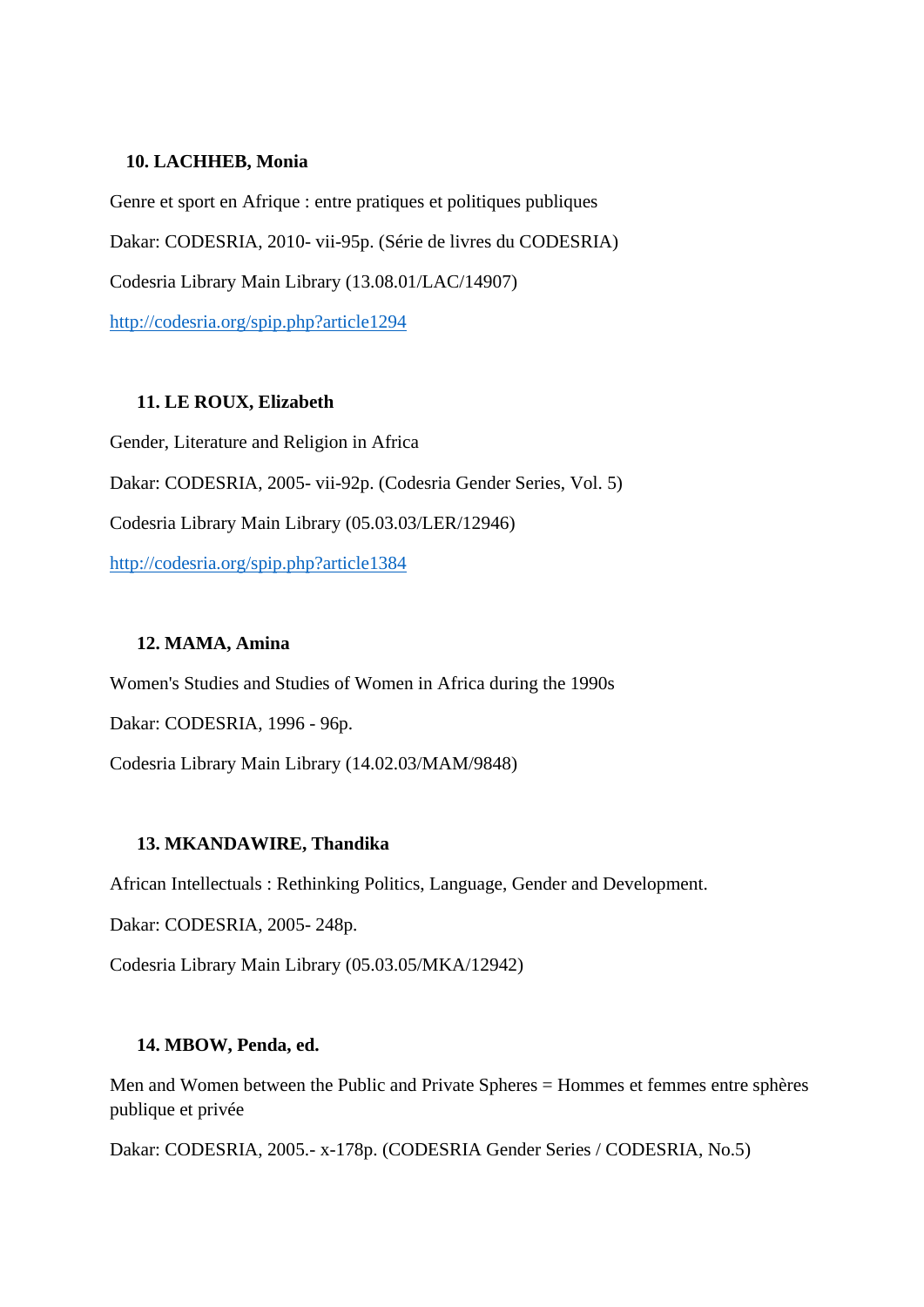ISBN: 2-86978-141-5

Call No. \*\*\* 05.03.01/MBO/12966 <http://codesria.org/spip.php?article1383>

#### **15. OYEKANMI, Felicia**

Men, Women and Violence : a Collection of Papers from CODESRIA Gender Institute 1997 Dakar : CODESRIA, 2000 - viii-187p. Codesria Library Main Library (14.02.03/OYE/12067)

#### **16. PHALANE, Manthiba M.**

Gender Alternatives for Africa's Development: Method and Evidence Dakar: CODESRIA, 2005- xvi-138 p. (Codesria Gender Series, Vol. 9) This book is a product of the CODESRIA Gender Symposium Codesria Library Main Library (05.03.03/PHA/16008)

#### **17. SALL, Ebrima**

Women in Academia: Gender in Academic Freedom in Africa

CODESRIA Dakar, 2000 - xix-154p.

Codesria Library Main Library (14.02.03/SAL/12582)

#### **18. SARR, Fatou**

Genre et sécurité au Sénégal

Dakar: CODESRIA, 2010. 43 p.

DCAF (Centre pour le contrôle démocratique des forces armées); | AMLD (Alliance pour la migration, le leadership et le développement); | IFAN. Laboratoire genre et recherche scientifique; | CODESRIA

Codesria Library Main Library (05.03.01/SAR/17594)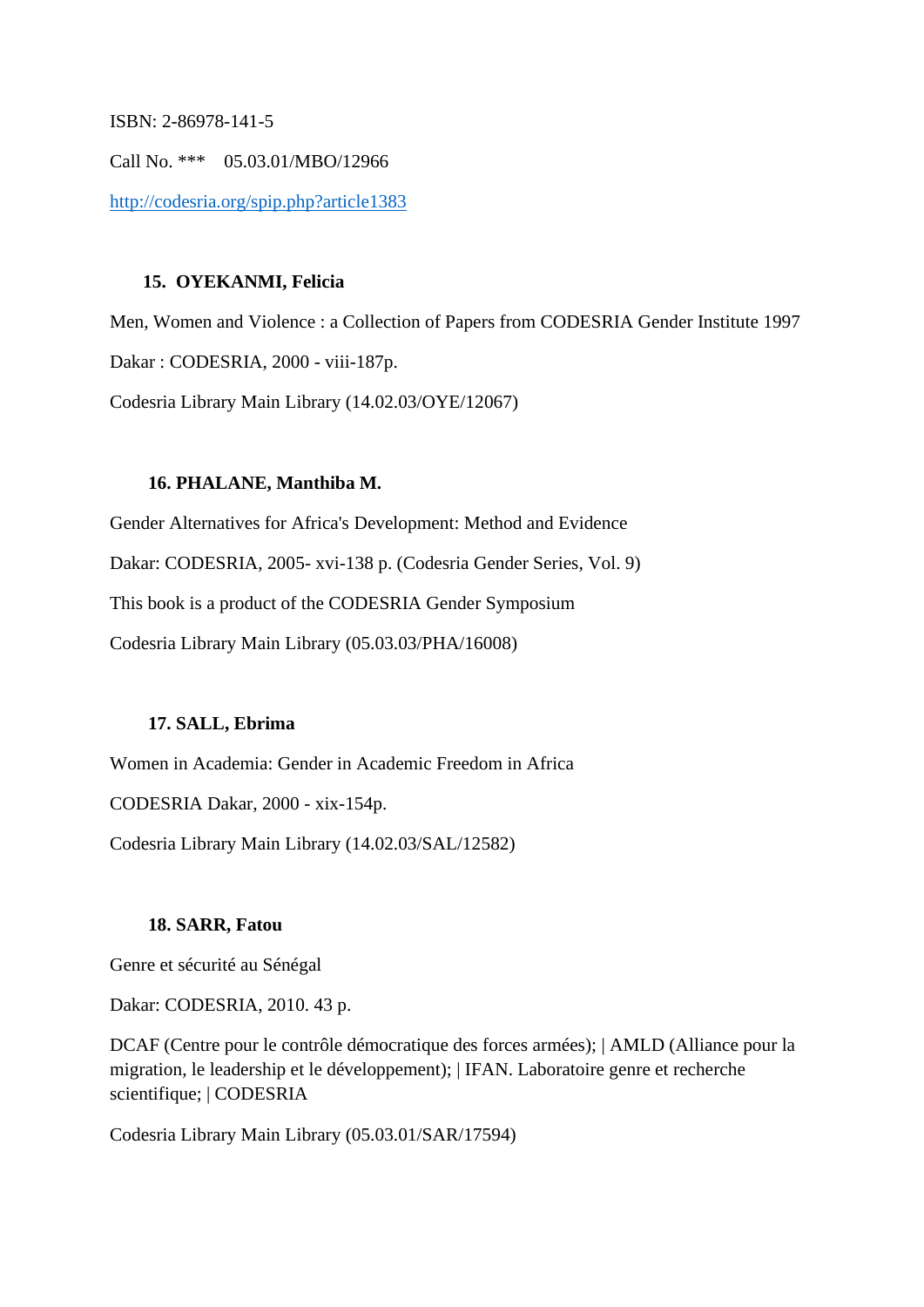#### **19. SHEHU, Jimoh**

Gender, Sport and Development in Africa: Cross-cultural Prespectives on Patterns of Representations and Marginalization

Dakar : CODESRIA, 2010 - xiv-154p.

Codesria Library Main Library (13.08.01/SHE/14906)

<http://codesria.org/spip.php?article1242>

#### **20. SINDJOUN, Luc, ed.**

La biographie sociale du sexe : genre, société et politique au Cameroun

Dakar: Codesria, 2000.- 334p. (La Bibliothèque du Codesria / MBembe, Achille)

ISBN: 2-84586-041-2

Call No. \*\*\* 05.01.02SIN12380

#### **21. SOW, Fatou**

L'analyse de Genre : une Approche des Sciences Sociales en Afrique

Dakar: CODESRIA, - 6p. 21cm

Les sciences sociales dans l'Afrique Post-Indépendance : Passé, Présent et Futur -- Dakar -- Sénégal -- 29 Novembre-1 Décembre 1993

Codesria Library Main Library (6767)

#### **22. SOW, Fatou**

Genre et dynamiques socio-économiques et politiques en Afrique

Dakar: CODESRIA, 2011- xi-126 p.

Codesria Library Main Library (05.01.02/SOW/15061)

<http://codesria.org/spip.php?article1263>

# **23. SOW, Fatou, ed.**

Genre et fondamentalismes  $=$  Gender and fundamentalism

Dakar: CODESRIA, 2018 - xiv-417 p.